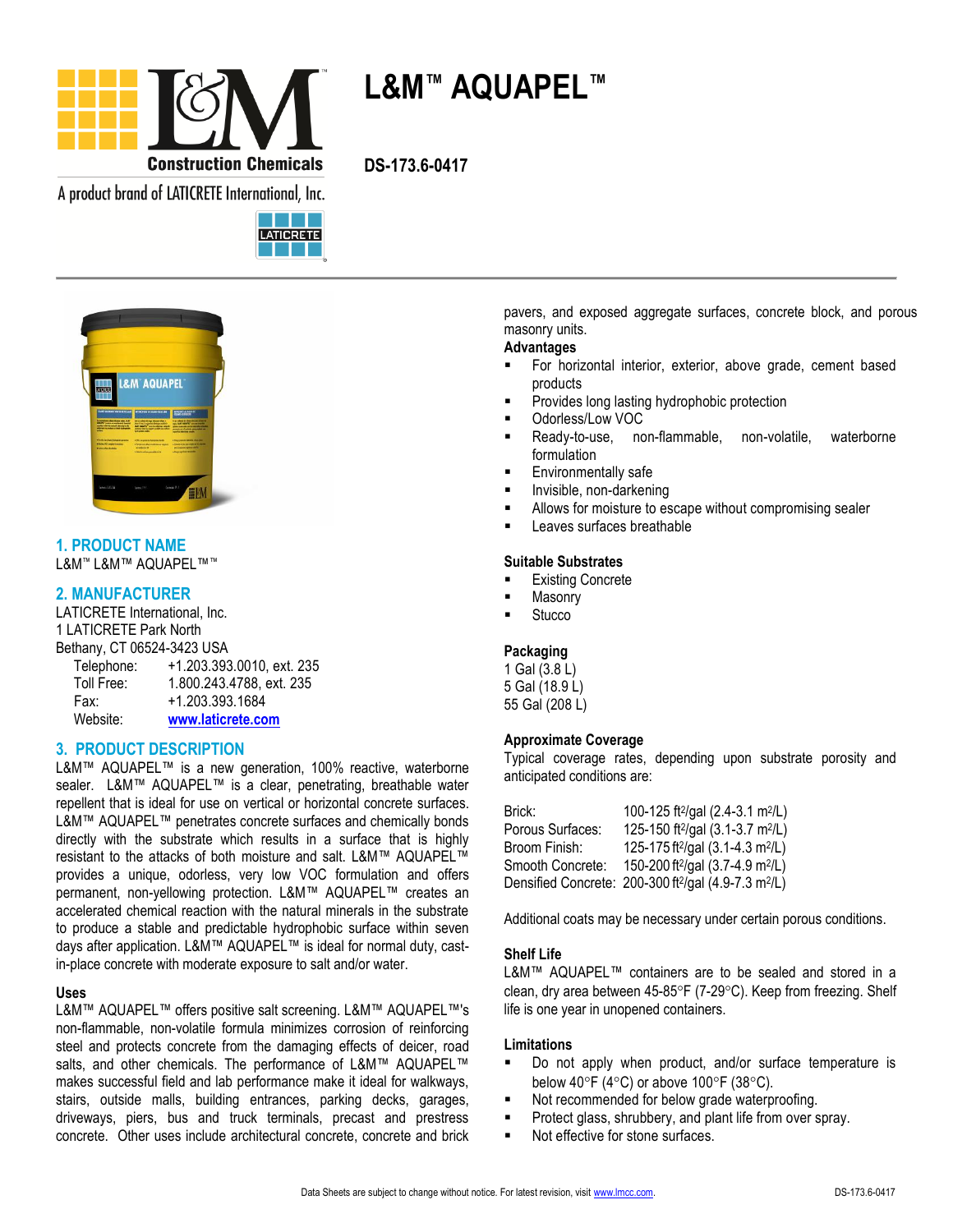#### **Cautions**

- Keep from freezing.
- Wear protective gloves and goggles.
- Avoid prolonged skin contact and absolutely no contact with all food stuffs.
- Please refer to the safety data sheet (SDS) for more detailed information.
- Do not apply if precipitation is expected within four hours, or if rain has preceded the application in the past 24 hours.
- **Do not apply in high winds.**

Mock-ups and field test areas are required in order to validate performance and appearance related characteristics (including but not limited to color, inherent surface variations, wear, anti-dusting, abrasion resistance, chemical resistance, stain resistance, coefficient of friction, etc.) to ensure system performance as specified for the intended use, and to determine approval of the decorative flooring system.

## **4. TECHNICAL DATA**

## **Applicable Standard**

NCHRP 244 ASTM E514 ASTM C672

#### **Physical and Working Properties**

| <b>Property</b>               | <b>Observed</b>                 |  |
|-------------------------------|---------------------------------|--|
| Color                         | Milky white liquid; dries clear |  |
| Surface Gloss                 | None                            |  |
| Dry Time at 70°C (20°C)       | 2-4 Hours                       |  |
| <b>ASTM C672 Scaling Test</b> | 0 (no scaling)                  |  |
| Resistance to UV              | Excellent                       |  |
| <b>VOC Compliance</b>         | $<$ 10 g/L                      |  |
| NCHRP 244 Series II, Water    | 85%                             |  |
| NCHRP 244 Series II, Chloride | 84%                             |  |
| Depth of Penetration          | $2-6$ mm                        |  |

Specifications are subject to change without notification. Technical data shown in product data sheets are typical but reflect laboratory test procedures conducted in laboratory conditions. Actual field performance and test results will depend on installation methods and site conditions. Field test results will vary due to critical job site factors. All recommendations, statements and technical data contained in this data sheet are based on tests we believe to be reliable and correct, but accuracy and completeness of said tests are not guaranteed and are not be construed as a warranty or guaranty of any kind. Satisfactory results depend upon many factors beyond the control of LATICRETE International, Inc. User shall rely on their own information and tests to determine suitability of the product for the intended use and user assumes all risk, loss, damage, expense and liability resulting from their direct use, indirect use or consequential to their use of the product. LATICRETE shall not be liable to the buyer or any third party for any injury, loss or damage directly or indirectly resulting from use or inability to use the product.

#### **5. INSTALLATION**

#### **Preparation**

Concrete must be structurally sound and clean of all dirt, laitance, contaminants, oil, existing coatings or membrane curing compounds before application. Repair deteriorated area with DURACRETE™. Caulking and sealant materials must cure adequately before applying L&M™ AQUAPEL™™.

#### **New Concrete**

Allow concrete to cure 14 days or longer before applying L&M™ AQUAPEL™. Remove surface laitance and other contaminants.

#### **Installation**

Agitate or stir L&M™ AQUAPEL™ before using to disperse active ingredients. Do not dilute. Apply L&M™ AQUAPEL™ directly from sealed containers. For best results apply with low pressure sprayer with fan nozzle, roller or bristle broom. Apply in a single, uniform, saturating application. Broom out all puddles. On extremely porous substrates, two applications may be necessary. Apply the second application immediately when surface drying of first coat has become apparent.

Interior densified concrete application: One coat only. Apply with fine even spray or microfiber pad. As product is drying, approximately 30 minutes, apply light spray of clean water and lightly scrub any residue either off or into the concrete.

## **Vertical Surface Installation**

Apply L&M™ AQUAPEL™ with low pressure airless spray equipment. A garden sprayer is acceptable for small projects. Spray pressure should be no more than 20 psi (1.4 kg/cm<sup>2</sup>). For porous block surfaces, spray head should permit a heavy spray. Control overspray.

Extremely porous substrates may require two coats. Application of the second coat should proceed with wet on wet applications.

Treat vertical areas using left to right passes. Saturate mortar joints. Application from the bottom up is necessary to provide uniform penetration. Use an overlapping pattern allowing materials to flood down from contact point at least 8" (200 mm). Apply a light mist coat before general application to help insure complete saturation. L&M™ AQUAPEL™ will dry within two to four hours at 70 $\mathrm{P}F(21\mathrm{°C})$ .

## **Cleaning**

Clean up equipment and overspray immediately with soap and water. For dried residue, scrub with hot water and mild citric acid.

## **6. AVAILABILITY AND COST**

#### **Availability**

L&M™ and LATICRETE® materials are available worldwide. **For Distributor Information, Call:** 

Toll Free: 1.800.243.4788

Telephone: +1.203.393.0010

For on-line distributor information, visit LATICRETE at **[www.lmcc.com.](http://www.lmcc.com/)** 

## **Cost**

Contact a LATICRETE Distributor in your area.

## **7. SHORT SPECS**

**071900:Water repellent treatment (Horizontal Concrete) A)** (Cast in place concrete with moderate exposure for salt and/or water.) VOC compliant, odorless, silane/siloxane blend. Surpasses NCHRP 244, Series II Test, reducing water and salt penetration by 84%.

**B)** (Porous concrete surfaces or normal concrete with high or severe exposure to salt and/or water.) VOC compliant, odorless, silane/siloxane blend. Surpasses NCHRP 244, Series II Test, reducing water and salt penetration by 85%.

#### **8. WARRANTY**

See 10. FILING SYSTEM: DS 230.13: LATICRETE Product Warranty